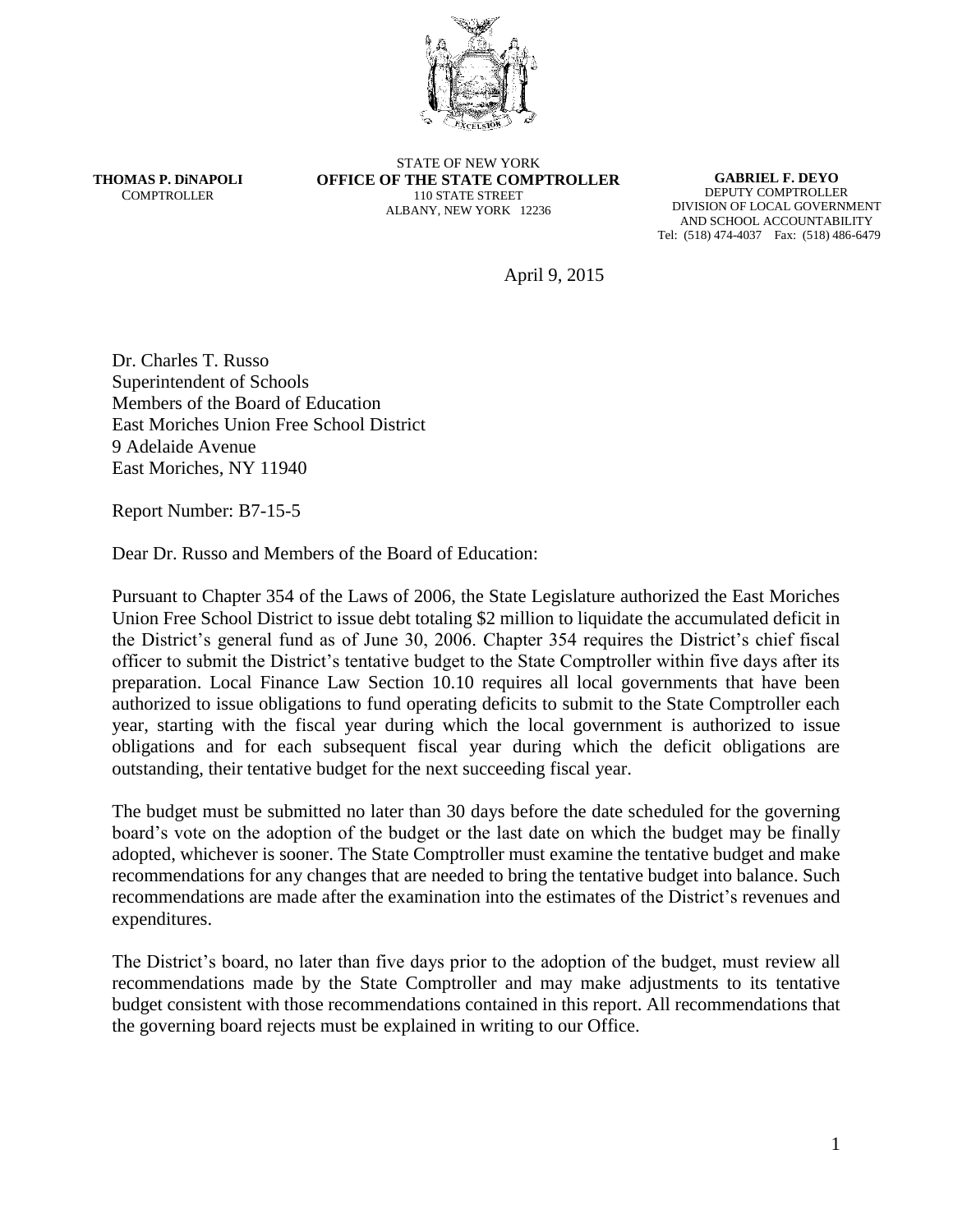Our Office has recently completed a review of the District's budget for the 2015-16 fiscal year. The objective of the review was to provide an independent evaluation of the tentative budget. Our review addressed the following question related to the District's budget for the 2015-16 fiscal year:

 Are the significant revenue and expenditure projections in the District's tentative budget reasonable?

To accomplish our objective in this review, we requested your tentative budget, salary schedules, debt payment schedules and other pertinent information. We identified and examined significant estimated revenues and expenditures for reasonableness with emphasis on significant and/or unrealistic increases or decreases. We analyzed, verified and/or corroborated trend data and estimates, where appropriate. We identified any significant new or unusually high revenue or expenditure estimates, made appropriate inquiries and reviewed supporting documentation to determine the nature of the items and to assess whether the estimate was realistic and reasonable. We also evaluated the amount of fund balance appropriated in the tentative budget to be used as a financing source and determined if the amount of fund balance was available and sufficient for that purpose.

The scope of our review does not constitute an audit under generally accepted government auditing standards (GAGAS). We do not offer comments or make specific recommendations on public policy decisions, such as the type and level of services under consideration to be provided.

The tentative budget package submitted for review for the 2015-16 fiscal year consisted of the following:

- 2015-16 Tentative Budget
- Supplementary Information

The tentative budget submitted to our Office is summarized as follows:

| Fund    | <b>Appropriations</b><br>and Provisions<br>for Other Uses | <b>Estimated</b><br><b>Revenues</b> | Appropriated<br><b>Fund Balance</b> | <b>Real Property</b><br><b>Taxes</b> |
|---------|-----------------------------------------------------------|-------------------------------------|-------------------------------------|--------------------------------------|
| General | \$26,343,808                                              | \$6,939,641                         | \$275,000                           | \$19,129,167                         |

Based on the results of our review, we found that the significant revenue and expenditure projections in the tentative budget are reasonable, except for appropriations for tuition fees for high school students, charter school tuition fees and social security and Medicare taxes. In addition, we believe revenues from tuition payments received from other districts may be overestimated.

The following findings should be reviewed by the Board for appropriate action. Good management practices require that District officials take prompt action concerning our recommendations. We believe that prompt action by District officials will help the District to continue improving its financial condition.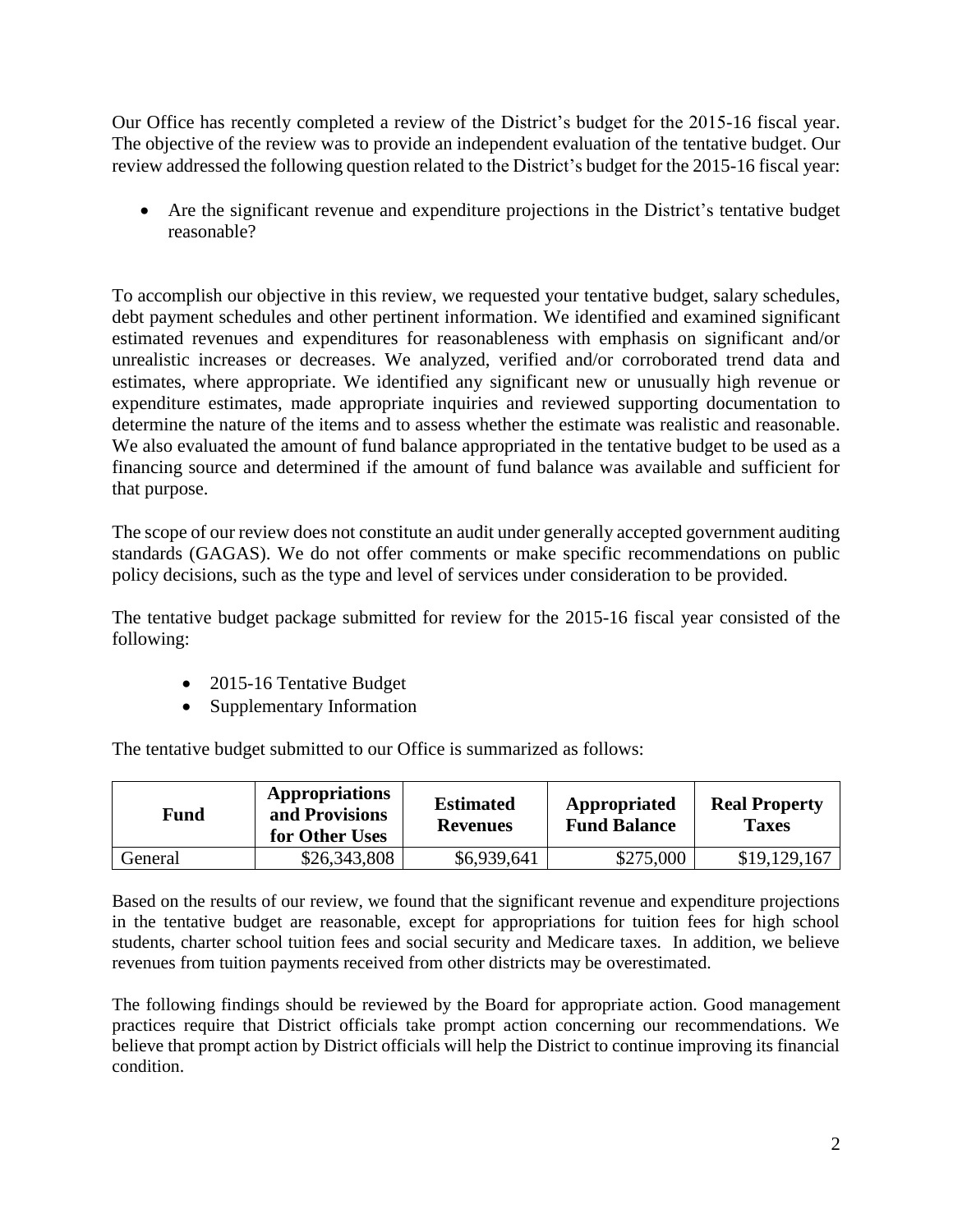## **General Fund Appropriations**

Tuition Payments for High School Students – The District consists of one elementary school and one middle school that serve grades kindergarten through eighth grade. The District pays three other school districts tuition for approximately 370 resident students to attend high school. The estimated rates for tuition payments are established by the State Education Department (SED) for both regular education and special education students.

The 2015-16 tentative budget includes appropriations for tuition payments for high school students totaling more than \$8.3 million. Based on the rates for tuition established by SED and the District's estimated number of students that will attend high school for the 2015-16 fiscal year, District officials may be underestimating tuition costs by as much as \$154,000. According to District officials, the estimated rates released by SED are historically higher than the actual rates charged by the school districts. Therefore, they are optimistic that this historical trend will be consistent in the 2015-16 fiscal year. We caution District officials that if the school districts charge tuition payments at the estimated rates established by SED, the District will experience a budget shortfall in 2015-16 of as much as \$154,000.

Social Security and Medicare Taxes − Social security and Medicare taxes apply to payments of salaries for services performed at the District. The 2015-16 tentative budget contains an appropriation of \$546,365 for the payment of the social security and Medicare taxes that are associated with projected salaries to be paid by the District. Based on the total projected salaries provided by the District, the estimated costs for social security and Medicare taxes could total as much as \$593,713, which is \$47,348 more than budgeted. We recommend District officials calculate the payment of social security and Medicare taxes for applicable projected salaries at the established rates<sup>1</sup> and adjust the budgeted appropriations as necessary.

Charter School Tuition Fees – The District's 2015-16 tentative budget includes appropriations for charter school tuition totaling \$97,000. The District has maintained a budget of \$97,000 for charter school tuition fees for three fiscal years despite a trend of rising costs. The District's actual charter school tuition costs for the 2013-14 fiscal year totaled \$175,112, \$78,112 more than the adopted budget. The projected costs for the 2014-15 fiscal year are the same as the previous budget. We recommend District officials review this appropriation and adjust the budget, if necessary.

## **General Fund Revenue**

 $\overline{a}$ 

Tuition Payments Received From Other Districts – The 2015-16 tentative budget includes estimated revenues of \$273,000 from tuition payments received from other school districts, an amount that is inconsistent with declining revenues experienced in the recent past. The District realized approximately \$250,000 in the 2013-14 fiscal year from tuition charges. Projected results for the 2014-15 fiscal year are approximately \$235,000. District officials should review the contracts with the other school districts and reduce the budgeted revenues.

<sup>&</sup>lt;sup>1</sup> Social security tax is calculated at 6.2 percent of gross pay; Medicare tax is calculated at 1.45 percent of gross pay.